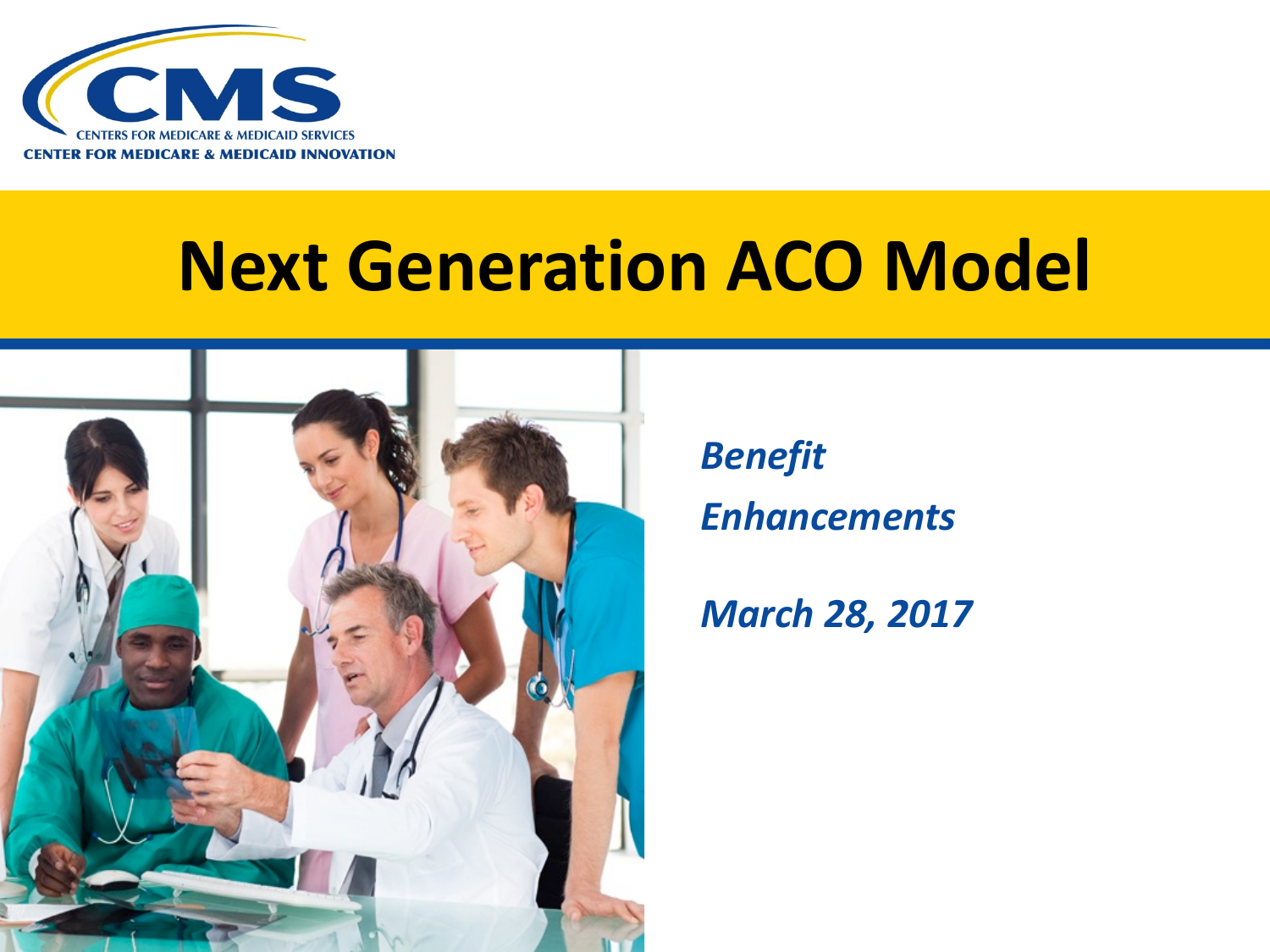### **Disclaimer**

 The comments made on this call are offered only for general informational and educational purposes. As always, the agency's positions on matters may be subject to change. CMS's comments are not offered as and do not constitute legal advice or legal opinions, and no statement made on this call will preclude the agency and/or its law enforcement partners from enforcing any and all applicable laws, rules and regulations. ACOs are responsible for ensuring that their actions fully comply with applicable laws, rules and regulations, and we encourage you to consult with your own legal counsel to ensure such compliance.

 Furthermore, to the extent that we may seek to gather facts and information from you during this call, we intend to gather your individual input. CMS is not seeking group advice.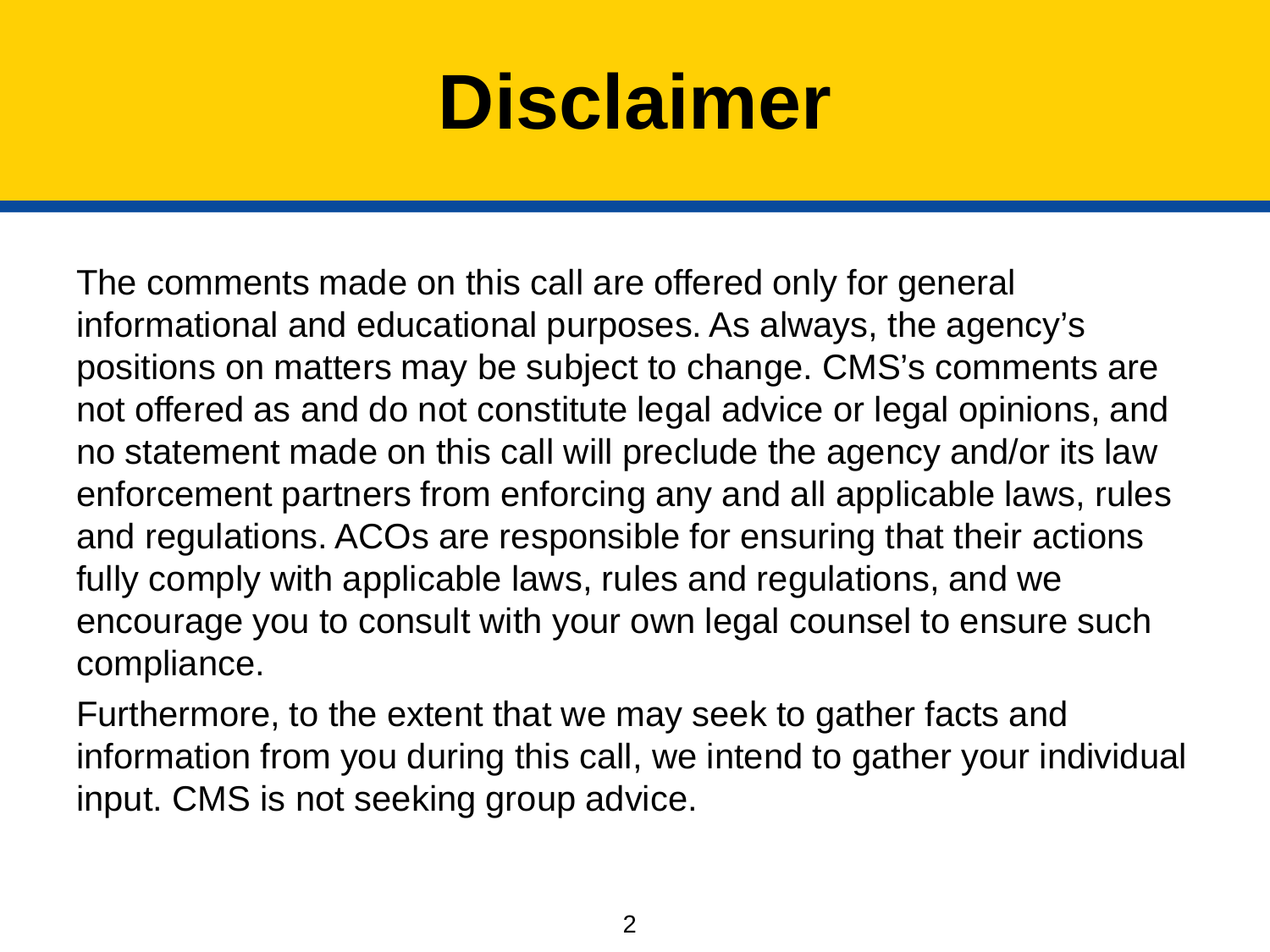#### **Agenda**

- Benefit Enhancement Timeline
- Benefit Enhancements
	- 3-Day SNF Rule Waiver
	- Telehealth
	- Post-Discharge Home Visits
- Next Generation ACO Entities
	- Participant Providers
	- Preferred Providers
- Coordinated Care Reward
- Open Forum for Questions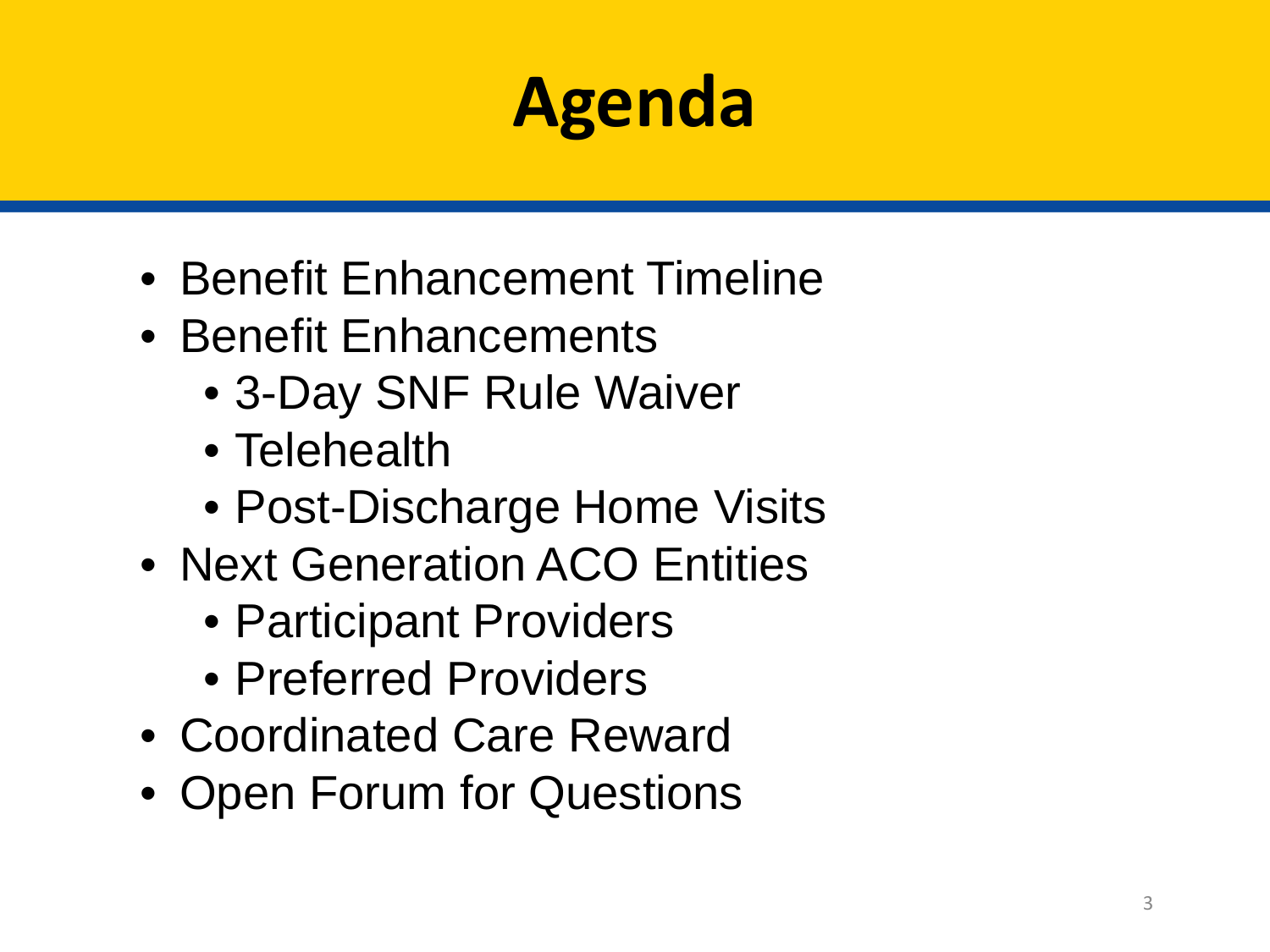#### **Benefit Enhancement Timeline**

| <b>Milestone</b>                                     | <b>Date</b>            |
|------------------------------------------------------|------------------------|
| <b>LOI Due</b>                                       | May 4, 2017            |
| <b>Application Due</b>                               | May 18, 2017*          |
| <b>Next Generation Participant List Due</b>          | June 9, 2017           |
| <b>Finalists Identified</b>                          | August 2017            |
| <b>Next Generation Preferred Provider List Due</b>   | <b>Fall 2017</b>       |
| <b>Benefit Enhancements Implementation Plans Due</b> | <b>Fall 2017</b>       |
| <b>Participation Agreements Signed</b>               | Late Fall 2017         |
| <b>Start of Performance Year</b>                     | <b>January 1, 2018</b> |

\*The text of the application is currently available in Appendix G of the RFA. The application [portal is open and is available via https://innovation.cms.gov/initiatives/Next-Generation-](https://innovation.cms.gov/initiatives/Next-Generation-ACOModel/)ACOModel/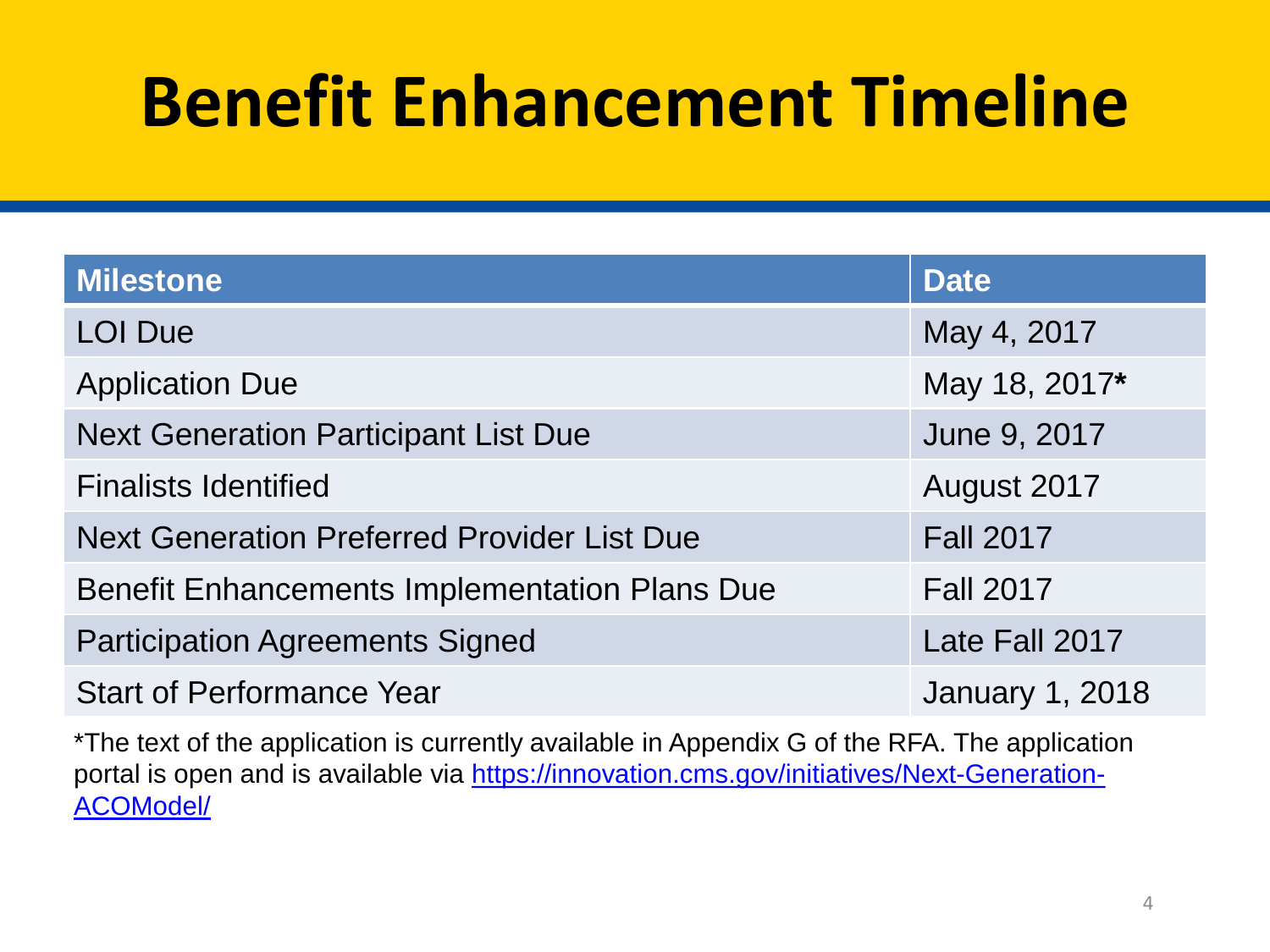## **Next Generation Participants and Preferred Providers**

- The Model defines two categories of Medicare providers/suppliers with respect to the ACO:
	- – Next Generation Participants
	- – Next Generation Preferred Providers
- Next Generation Participants are the core providers/suppliers in the Model.
	- $-$  Used for beneficiary alignment.
	- $-$  Report quality through the ACO.
	- – Commit to beneficiary care improvement objectives.
- Preferred Providers contribute to ACO goals by extending and facilitating valuable care relationships beyond the ACO.
	- – May participate in certain benefit enhancements and payment mechanisms.
	- Not used in alignment and do not report quality through the ACO.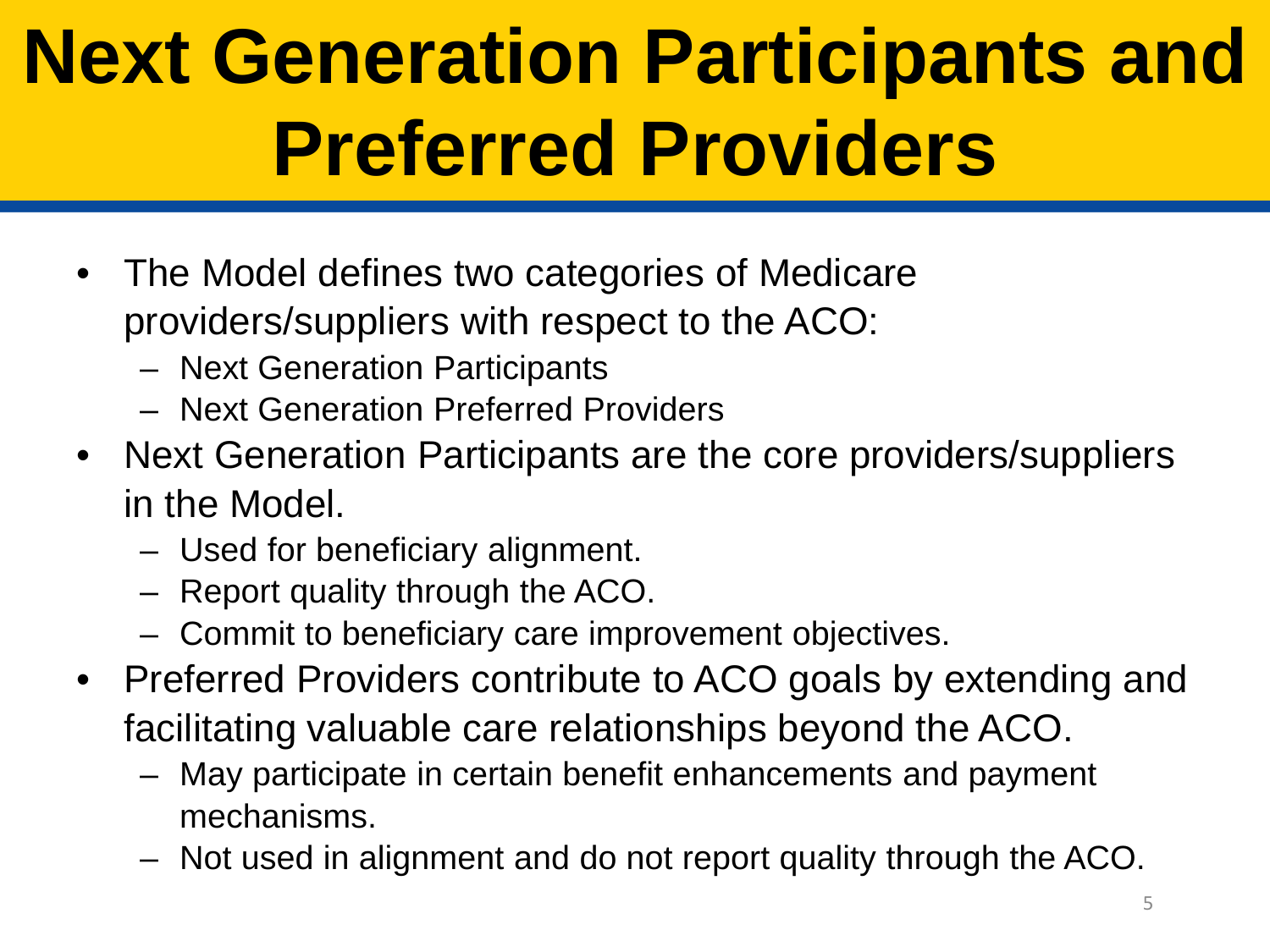## **Next Generation Participants**

- NGACOs may be formed by Medicare-enrolled providers and/or suppliers structured as:
	- $-$  Physicians or others in group practice arrangements;
	- $-$  Networks of individual practices of physicians;
	- $-$  Hospitals employing physicians or other practitioners;
	- $-$  Partnerships or joint venture arrangements between hospitals and physicians or other practitioners;
	- Federally Qualified Health Centers (FQHCs);
	- Rural Health Clinics (RHCs); and
	- – Critical Access Hospitals (CAHs)
- Durable Medical Equipment (DME) suppliers and any other Prohibited Provider (as defined in the RFA), may participate in • Any other Medicare-enrolled providers or suppliers, except an ACO formed by one or more of the entities listed above.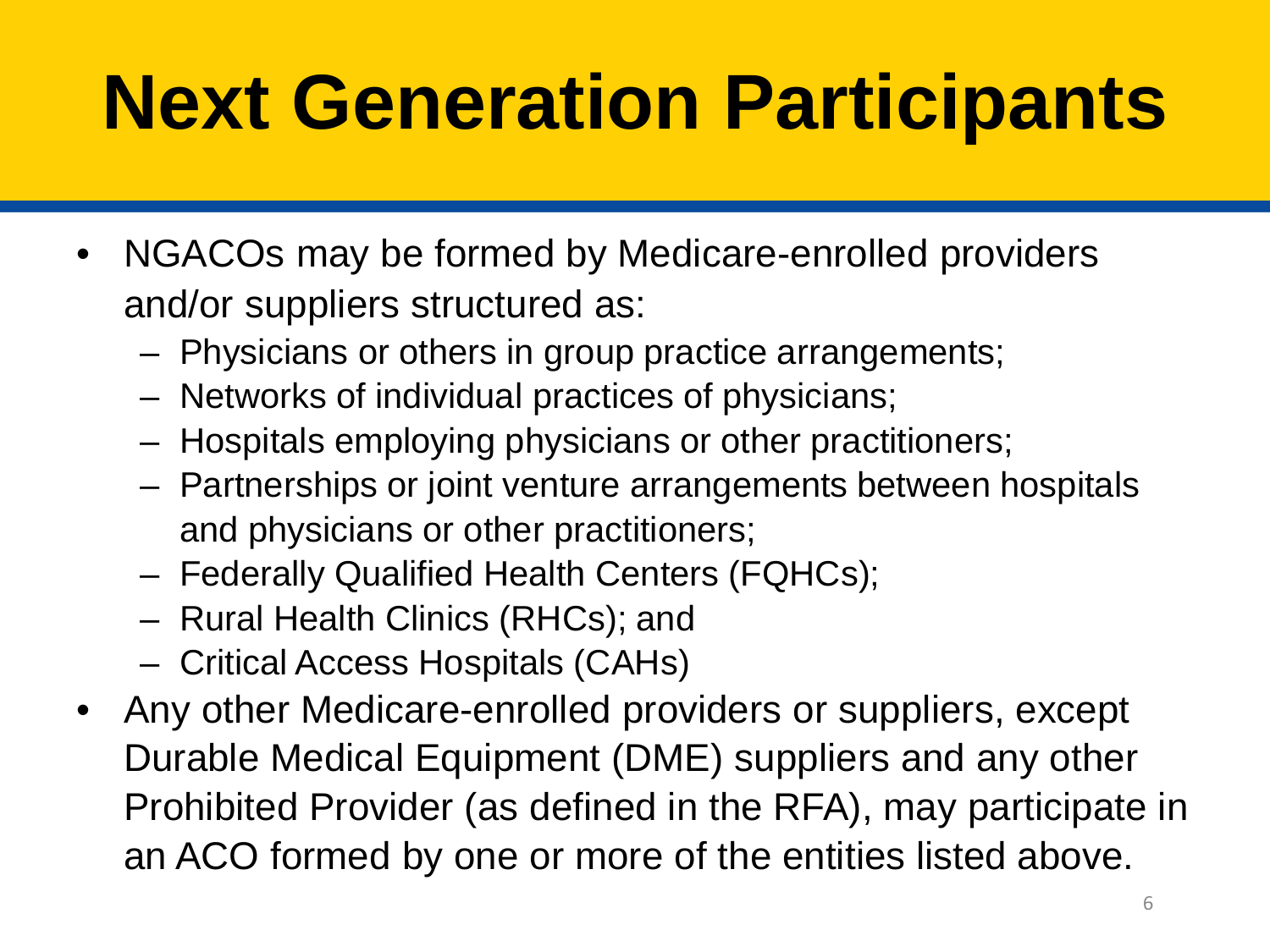### **Next Generation Preferred Providers**

- Contribute to Next Generation goals by extending and facilitating valuable care relationships:
	- – Contribute to ACO goals by extending and facilitating valuable care relationships beyond the ACO;
	- – May participate in benefit enhancements (as applicable);
	- May participate in PBP and AIPBP;
	- – Services delivered to Next Generation beneficiaries count toward the coordinated care reward calculation (direct payments made to beneficiaries by CMS); and
	- – Preferred Providers will **not** be associated with beneficiary alignment or used for quality reporting by the ACO.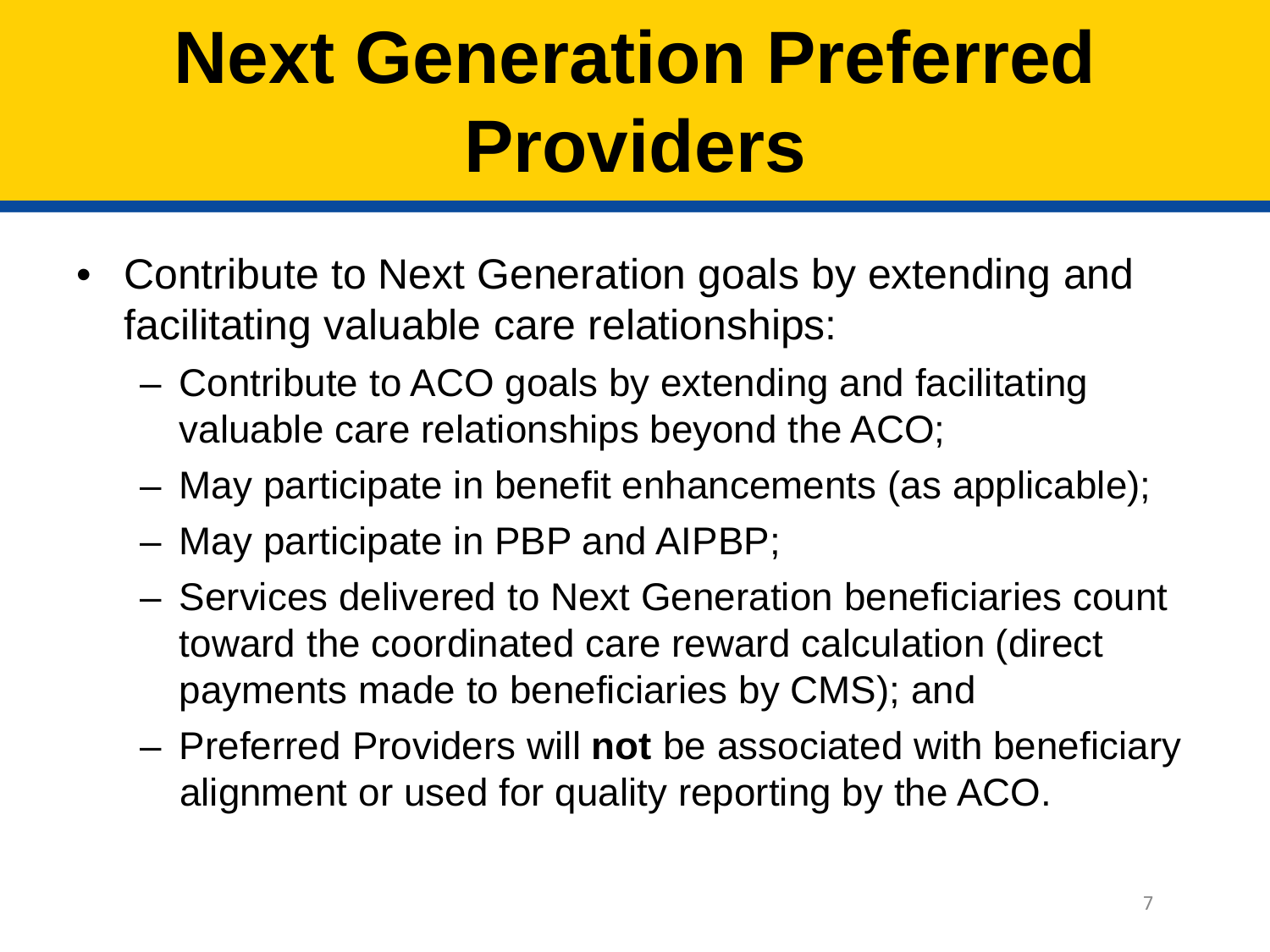## **Benefit Enhancements**

- • Conditional waivers of certain Medicare payment rules
- Goals:
	- – Emphasize high-value services
	- $-$  Support care management and closer care relationships
	- – Allow ACO flexibility
	- – Promote communication to beneficiaries
	- – Evaluate ACO utilization and impact
- or supplier must be a Next Generation Participant or Preferred • To participate in Benefit Enhancements, a given Medicare provider **Provider**
- Resource:
	- – Medicare Learning Network Matters Article on the Next Generation ACO [Model's Benefit Enhancements: https://www.cms.gov/Outreach-and](https://www.cms.gov/Outreach-and-Education/Medicare-Learning-Network-MLN/MLNMattersArticles/Downloads/SE1613.pdf)-<br>Education/Medicare-Learning-Network-<br>MLN/MLNMattersArticles/Downloads/SE1613.pdf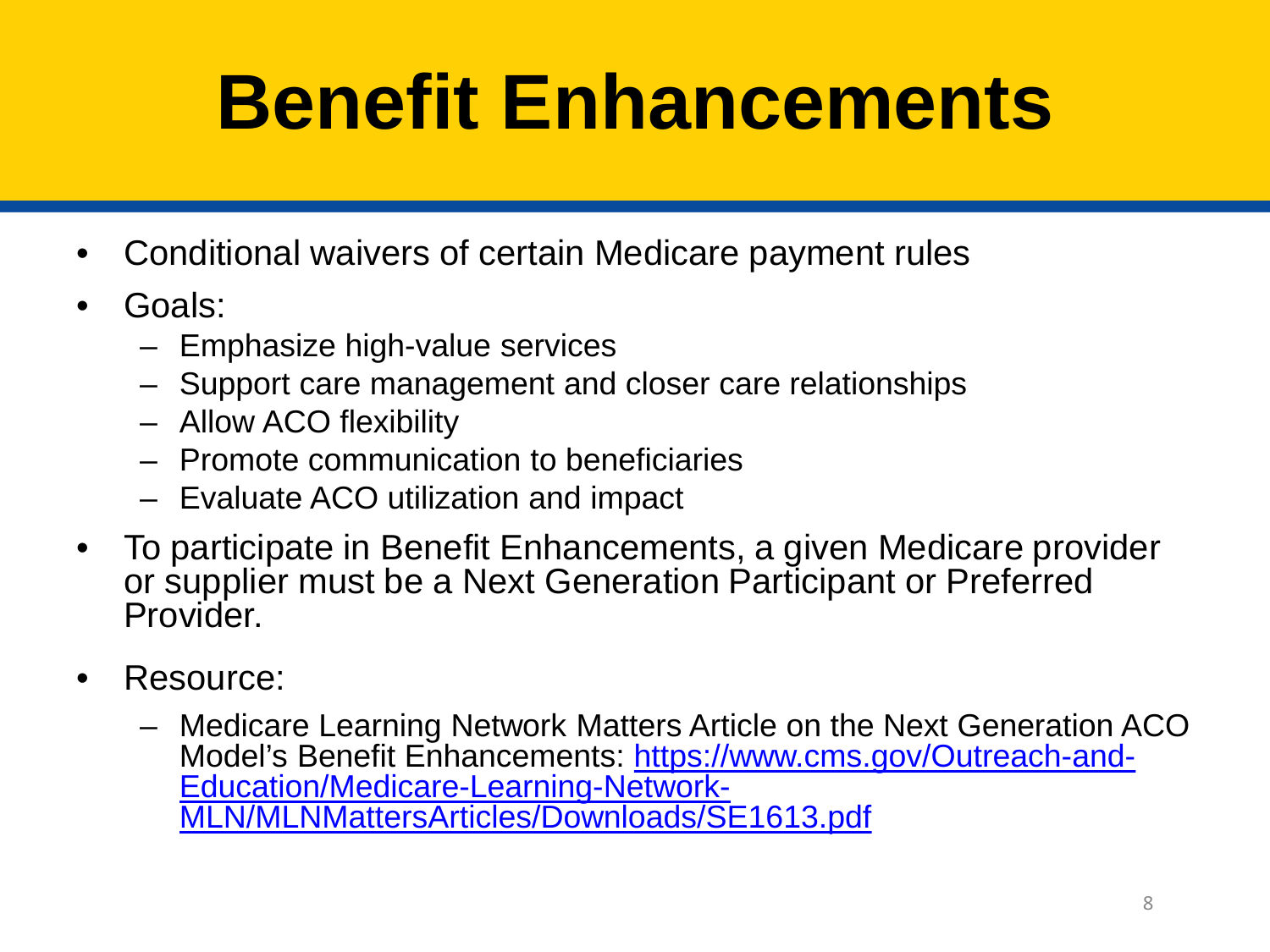## **3-Day SNF Rule Waiver Overview**

- stay prior to SNF (or swing-bed CAH) • Eliminate the requirement of a 3-day inpatient admission.
	- Available to aligned beneficiaries of NGACOs that have elected to participate in the waiver
	- Next Generation Participant or Preferred Provider – Beneficiary must be admitted to a SNF that is a approved for the waiver
	- – Clinical criteria for admission, e.g., beneficiary must be medically stable with confirmed diagnosis of skilled nursing or rehab need.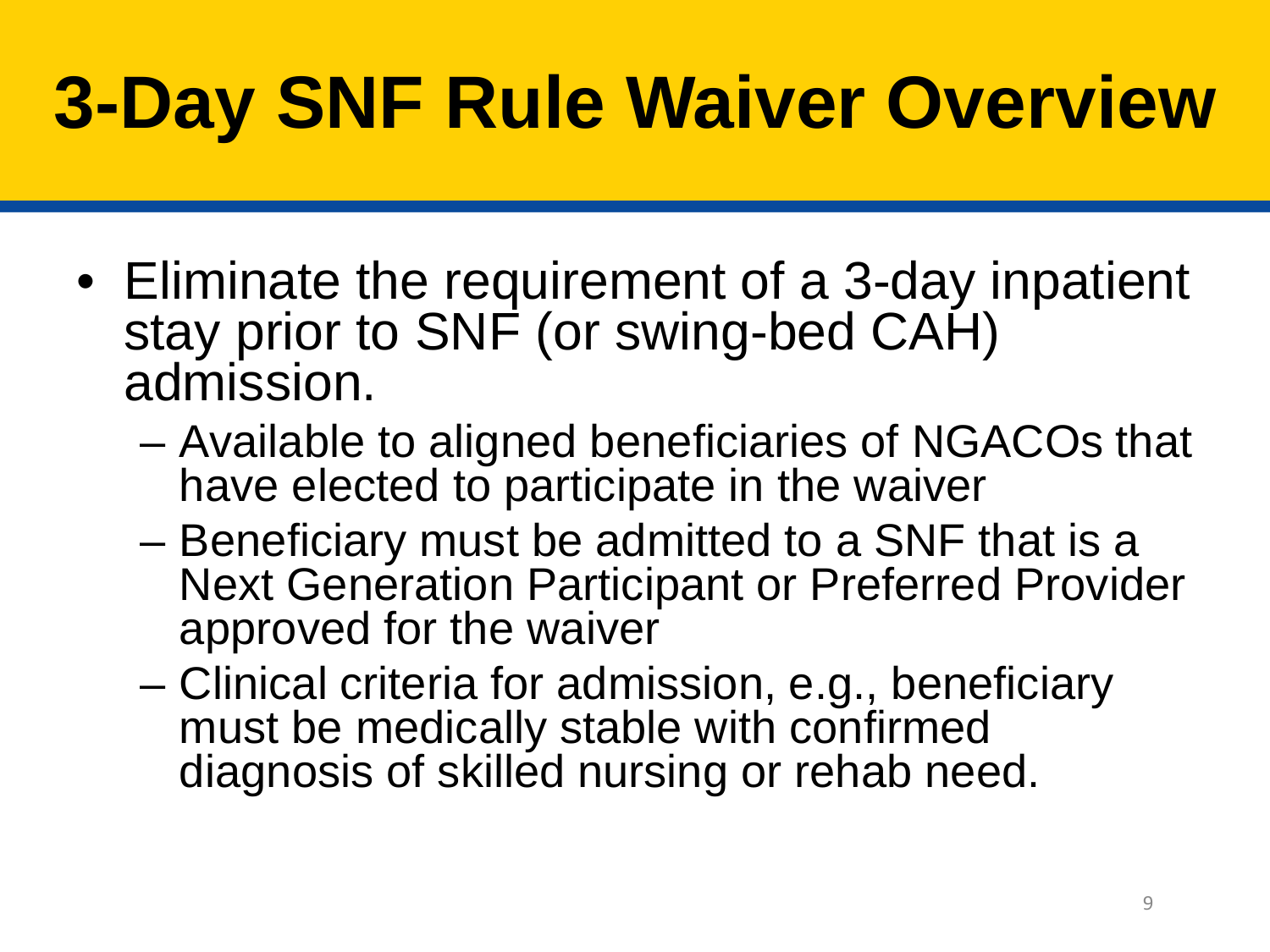# **SNF, Swing-Bed Hospital or CAH Eligibility**

- • Review of SNF, swing-bed hospital, or CAH after an inpatient stay of fewer than 3 days includes: qualifications to accept direct admissions or admissions
	- $-$  Consideration of the program integrity history of the SNF and any other factors that CMS determines may affect the qualifications of the SNF
	- $-$  At the time of reviewing eligibility, any SNF must have an overall rating of 3 or more stars under the CMS 5-Star Quality Rating System, as reported on the Nursing Home Compare website.
- SNFs are identified using CCN and organizational NPI
- CAH eligibility prior to the start of each Performance Annual reassessment of SNF, swing-bed hospital, or Year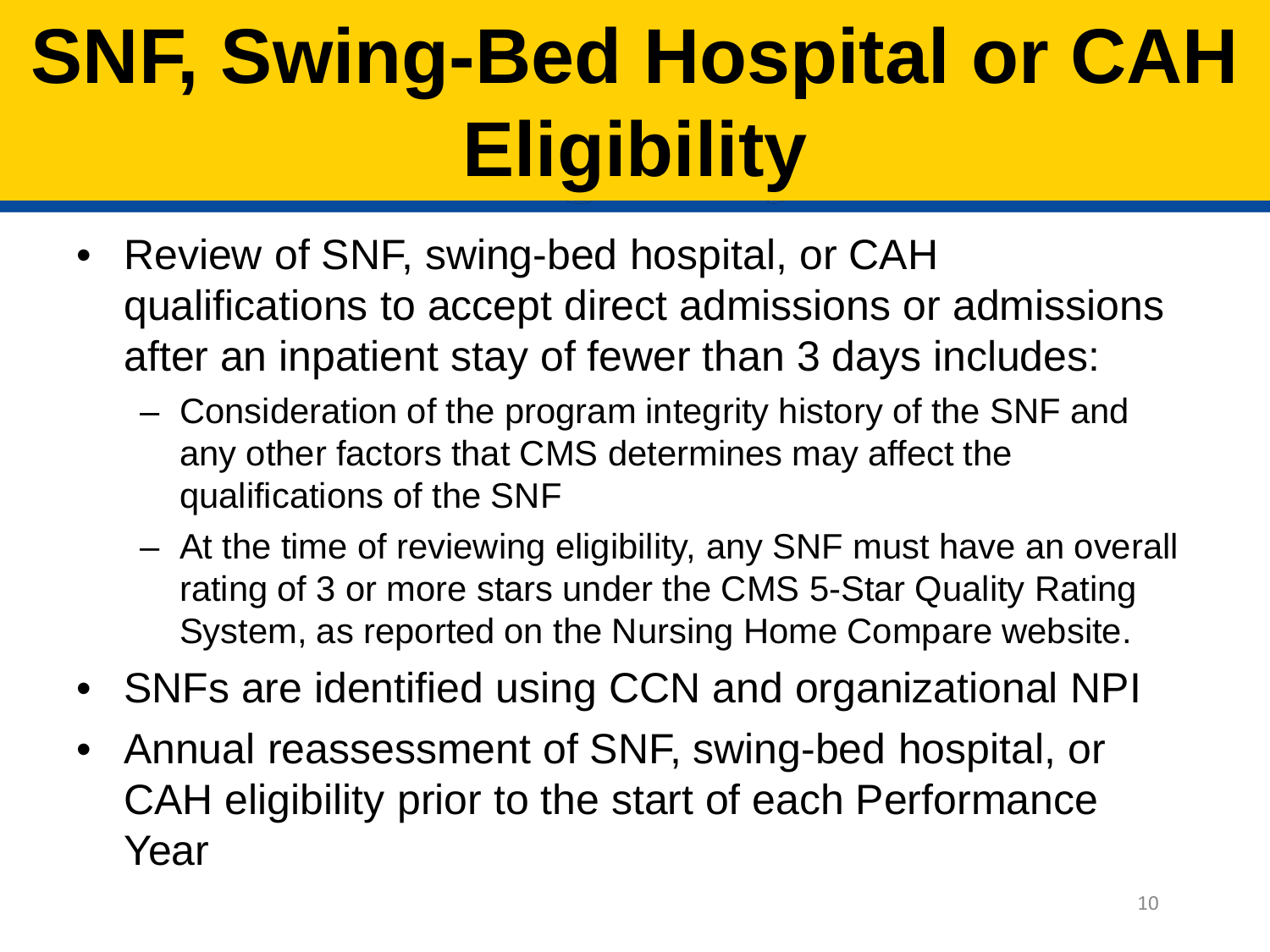# **SNF Beneficiary Eligibility**

- • The beneficiary is aligned to a participating Next Generation ACO.
- The beneficiary is not residing (at the time of waiver admission) in a SNF or long-term care setting.
	- facilities shall not be deemed long-term care facilities. – For purposes of this waiver, independent living facilities and assisted living
- The beneficiary is medically stable.
- • The beneficiary has confirmed diagnoses.
- • The beneficiary has an identified skilled nursing or rehabilitation need that cannot be provided on an outpatient basis.
- • The beneficiary does not require (further) inpatient hospital evaluation or treatment.
- • For direct admission, the beneficiary has been evaluated by a physician or other practitioner licensed to perform an evaluation within 3 days prior to SNF admission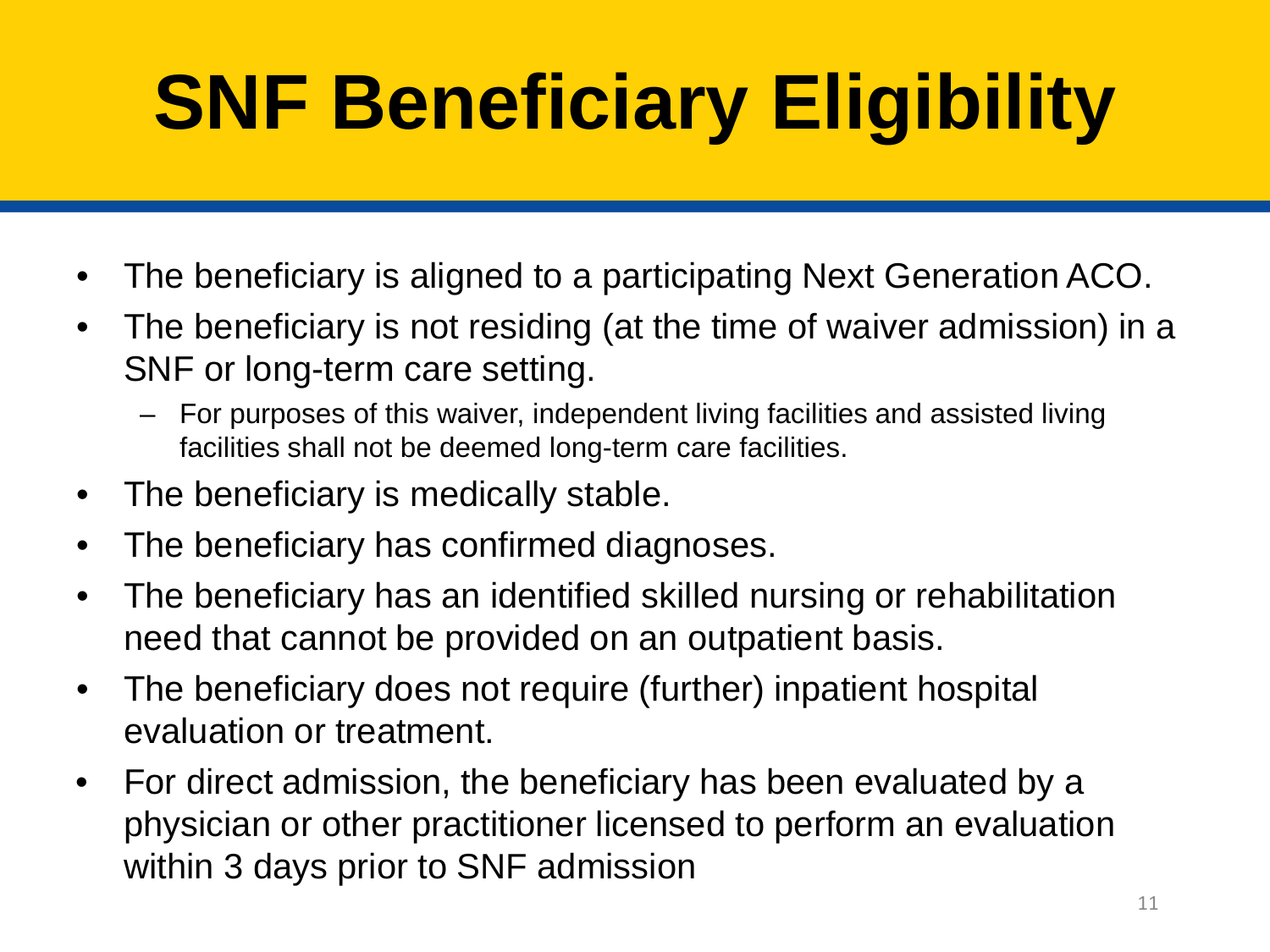## **Telehealth Expansion Overview**

| <b>Current CMS Regulation</b>                                                                                                                                                                                                               | <b>NGACO Telehealth Expansion</b>                                                                                                                                                               |
|---------------------------------------------------------------------------------------------------------------------------------------------------------------------------------------------------------------------------------------------|-------------------------------------------------------------------------------------------------------------------------------------------------------------------------------------------------|
| Requires an originating site to be in<br>a rural Health Professional<br>Shortage Area (HPSA) located<br>either outside of a Metropolitan<br>Statistical Area (MSA) or in a rural<br>census tract or a county outside of<br>a MSA.           | Removes this geographic<br>requirement.                                                                                                                                                         |
| The Beneficiary must be located at<br>an originating site (i.e., where the<br>beneficiary is located when<br>receiving telehealth services) that is<br>a site listed in section<br>$1834(m)(4)(C)(ii)$ of the Social<br><b>Security Act</b> | Allows a Beneficiary's place of<br>$\bullet$<br>residence to serve as an originating<br>site in addition to those listed in<br>section $1834(m)(4)(C)(ii)$ of the<br><b>Social Security Act</b> |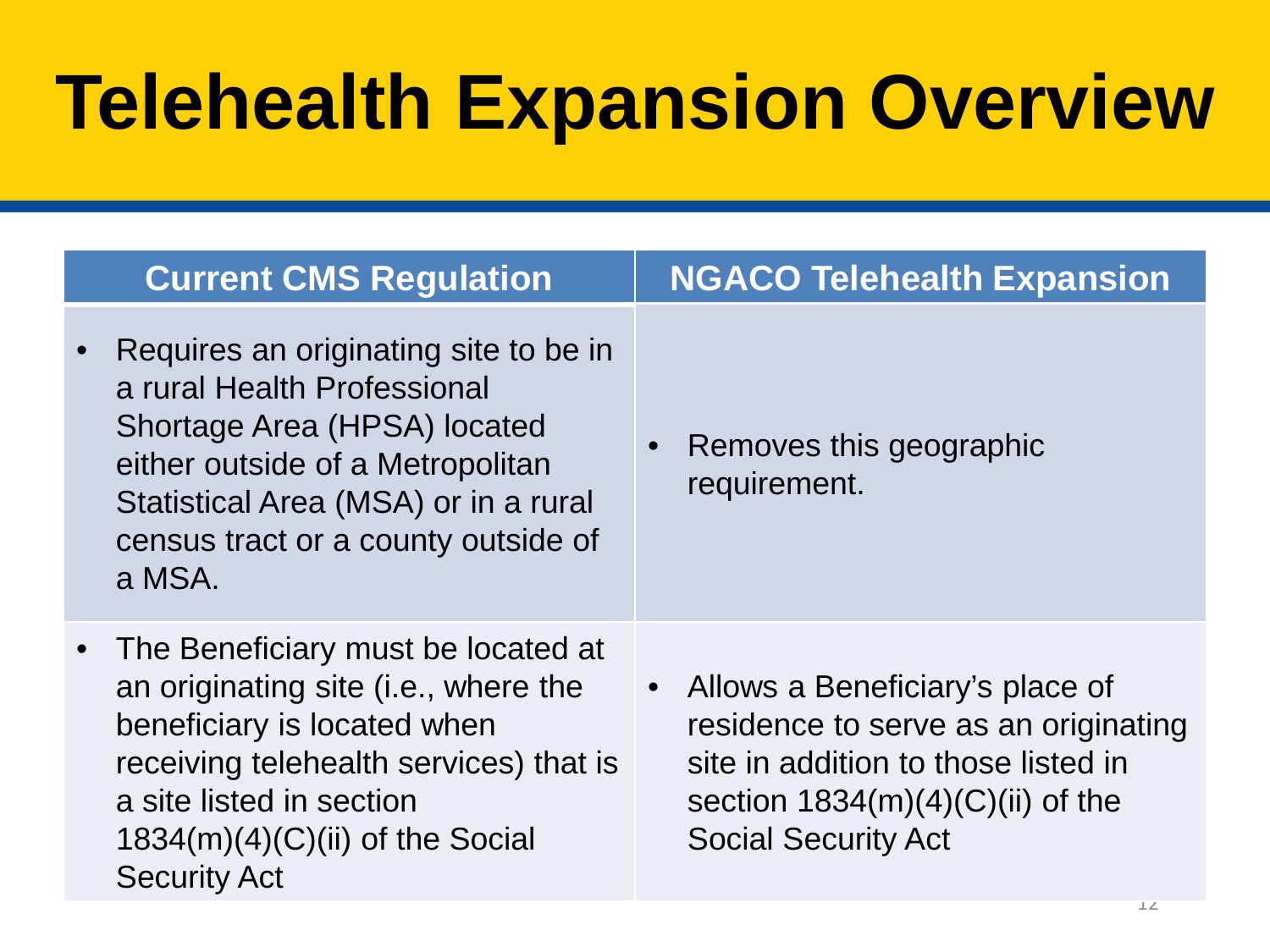## **Telehealth Expansion Overview**

- other applicable state and Federal laws and all other Medicare of section 1834(m) of the Social Security Act and 42 C.F.R. §§ • Telehealth services must be provided in accordance with all coverage and payment criteria, including the remaining portions 410.78 and 414.65
- Claims will not be allowed for the following telehealth services rendered to aligned beneficiaries located at their residence:
	- o Follow-up inpatient telehealth consultations furnished to beneficiaries in hospitals or SNFs.
	- telehealth visits every 3 days. o Subsequent hospital care services, with the limitation of 1
	- o Subsequent nursing facility care services, with the limitation of 1 telehealth visit every 30 days.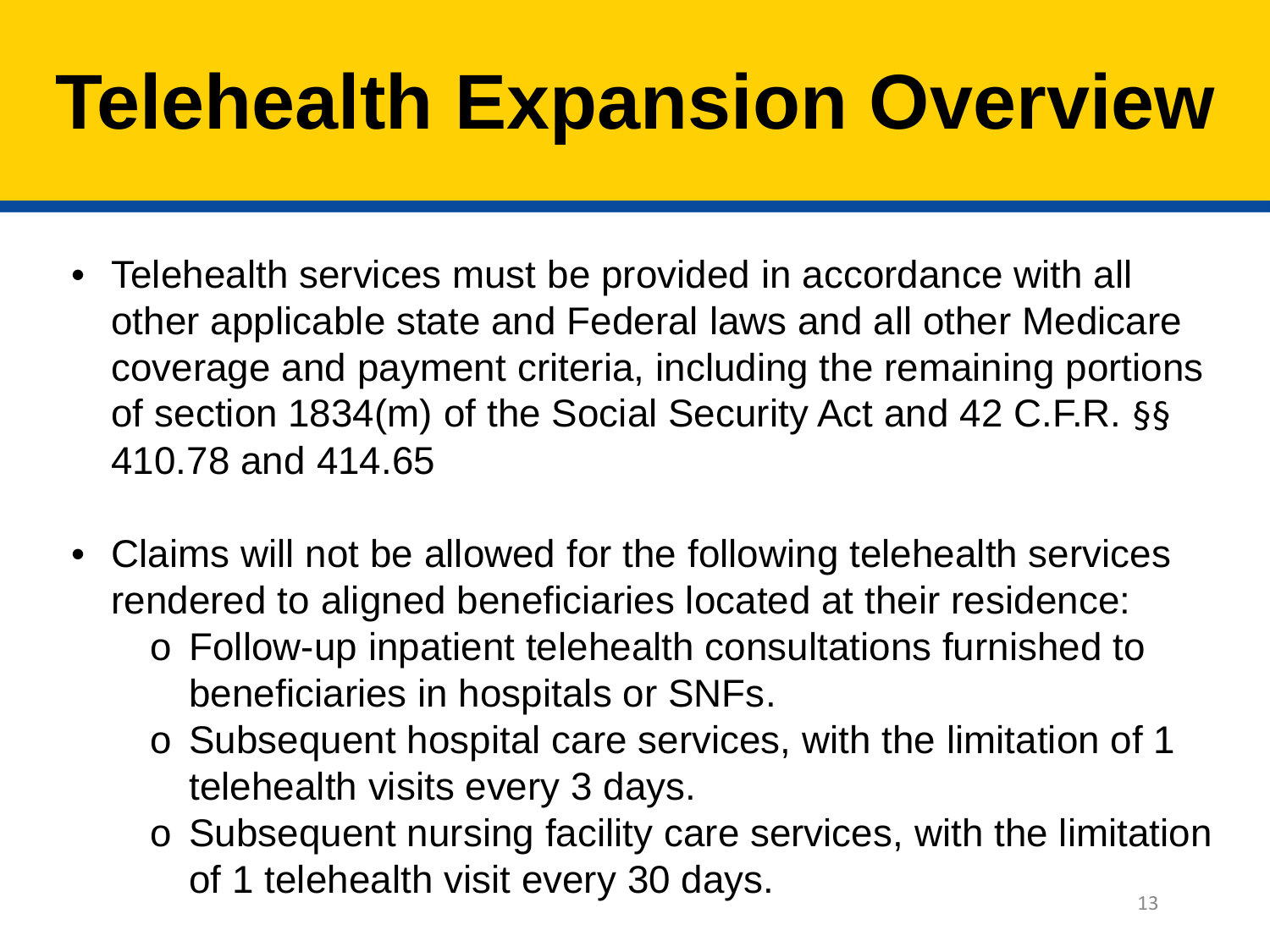### **Telehealth Resources**

- Medicare Learning Network:
	- https://www.cms.gov/Outreach-and-Education/Medicare-Learning-Network-MLN/MLNProducts/downloads/TelehealthSrvcsfctsht.pdf
- • Chapter 15 of the "Medicare Benefit Policy Manual" (Publication 100-02):
	- https://www.cms.gov/Regulations-and-Guidance/Guidance/Manuals/downloads/bp102c15.pdf
- Chapter 12 of the "Medicare Claims Processing Manual" (Publication 100-04):
	- https://www.cms.gov/Regulations-and-Guidance/Guidance/Manuals/downloads/clm104c12.pdf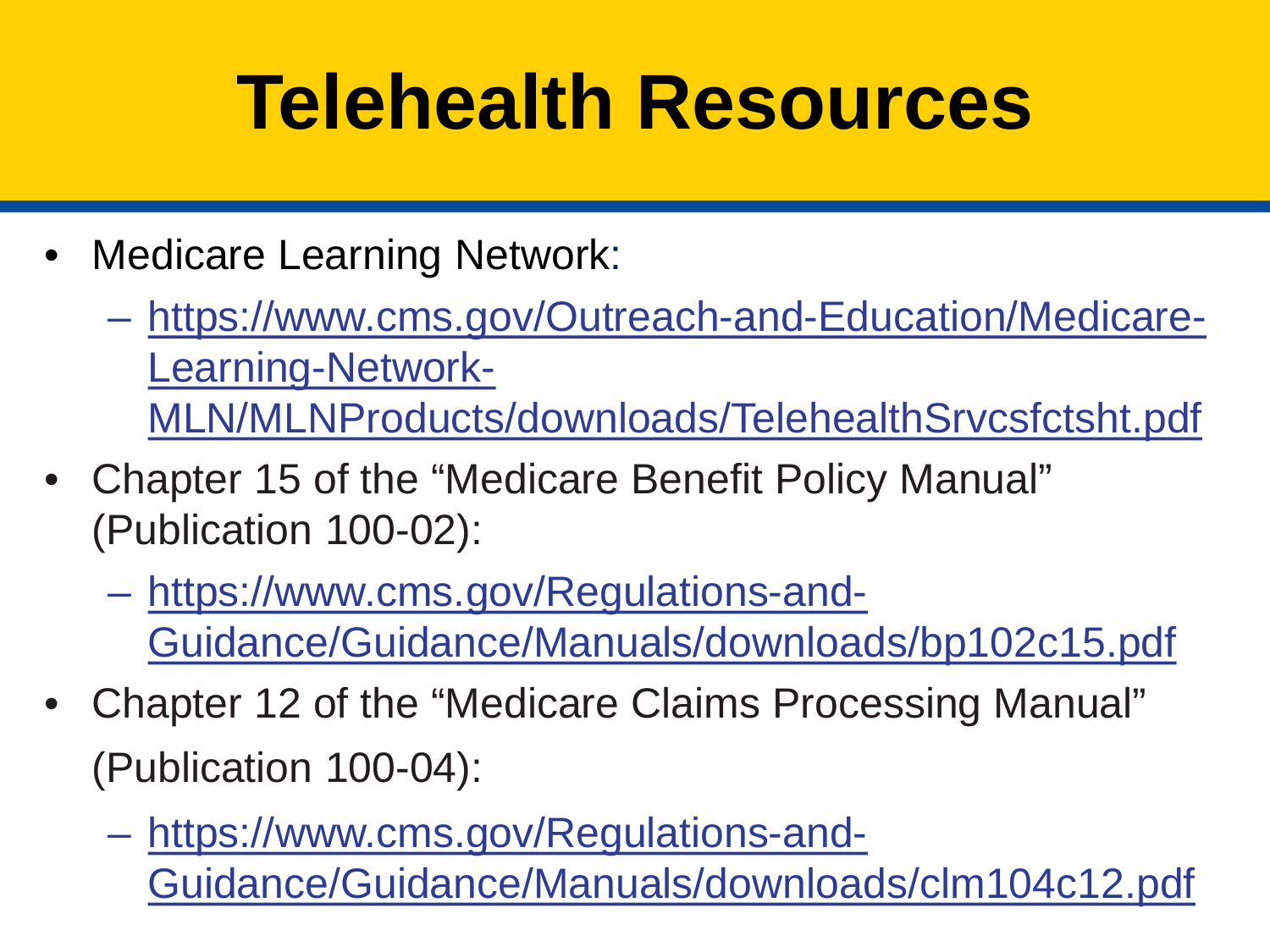## **Post-Discharge Home Visit Overview**

- Physicians can currently provide services in patients' homes and bill using the applicable Evaluation and Management (E/M) Service code
- This is not a home health (or homebound) service
- Traditionally, this service is provided with direct physician supervision (i.e., physician is present at time service is provided to patient)
- With the NGACO waiver physician may contract with licensed clinician to provide this service and the service is billed by the physician's office
- Provides an area of flexibility during this very critical time post-discharge for the patient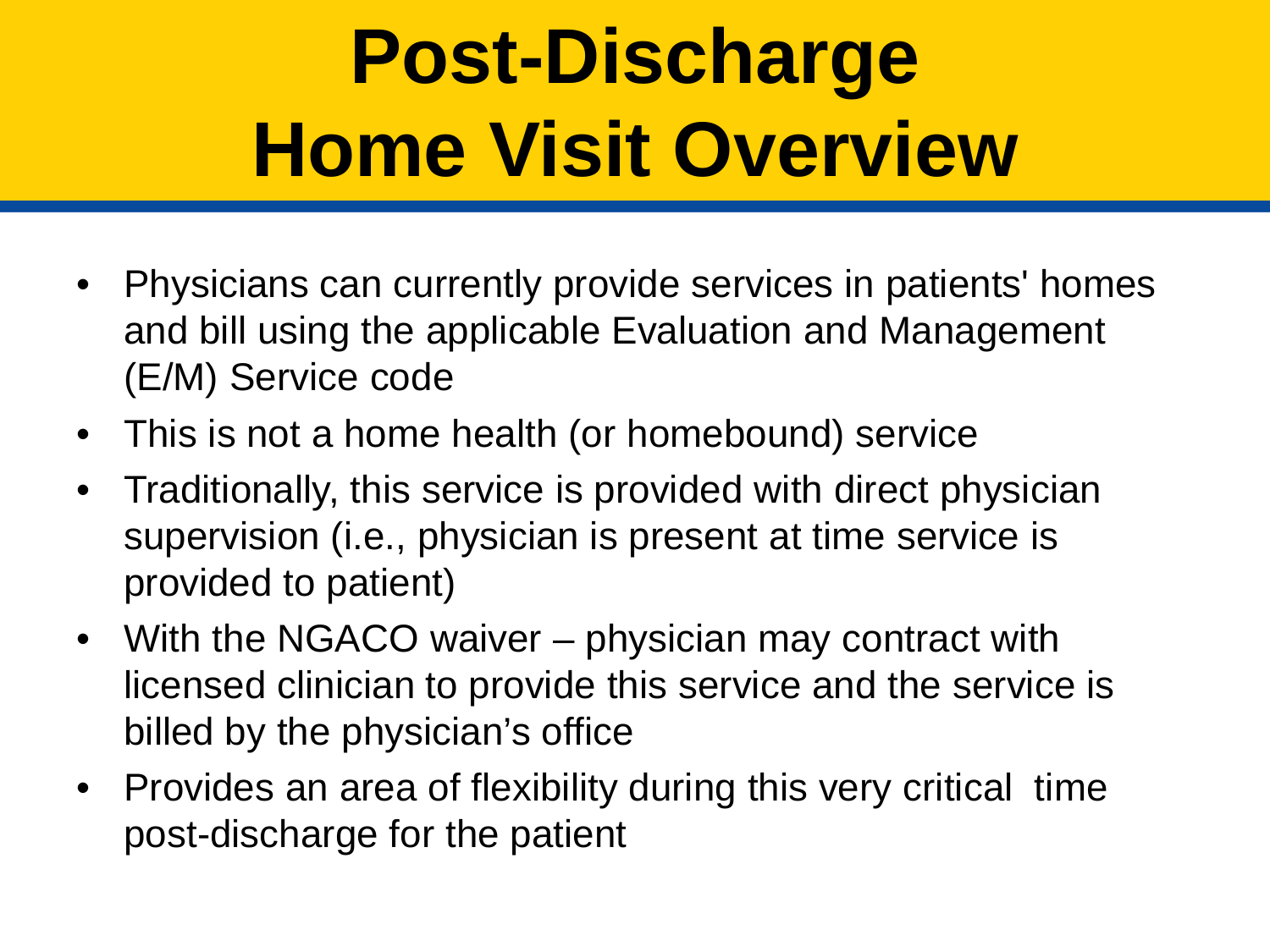# **Post-Discharge Home Visit Overview (cont.)**

- • A licensed clinician under the *general supervision*  instead of direct – of a Next Generation Participant or Preferred Provider may bill for "incident to" services at an aligned beneficiary's home.
- Such services may be furnished not more than one time in the first 10 days following discharge from an inpatient facility (hospital, CAH, SNF, IRF) and not more than one time in the subsequent 20 days.
- • ACOs are required to abide by their state's laws regarding postdischarge home visits
- Licensed Clinical Staff means auxiliary personnel, as defined in 42 C.F.R. § 410.26(a)(1), licensed or otherwise appropriately certified under applicable state law to perform the services ordered by the supervising physician or other practitioner.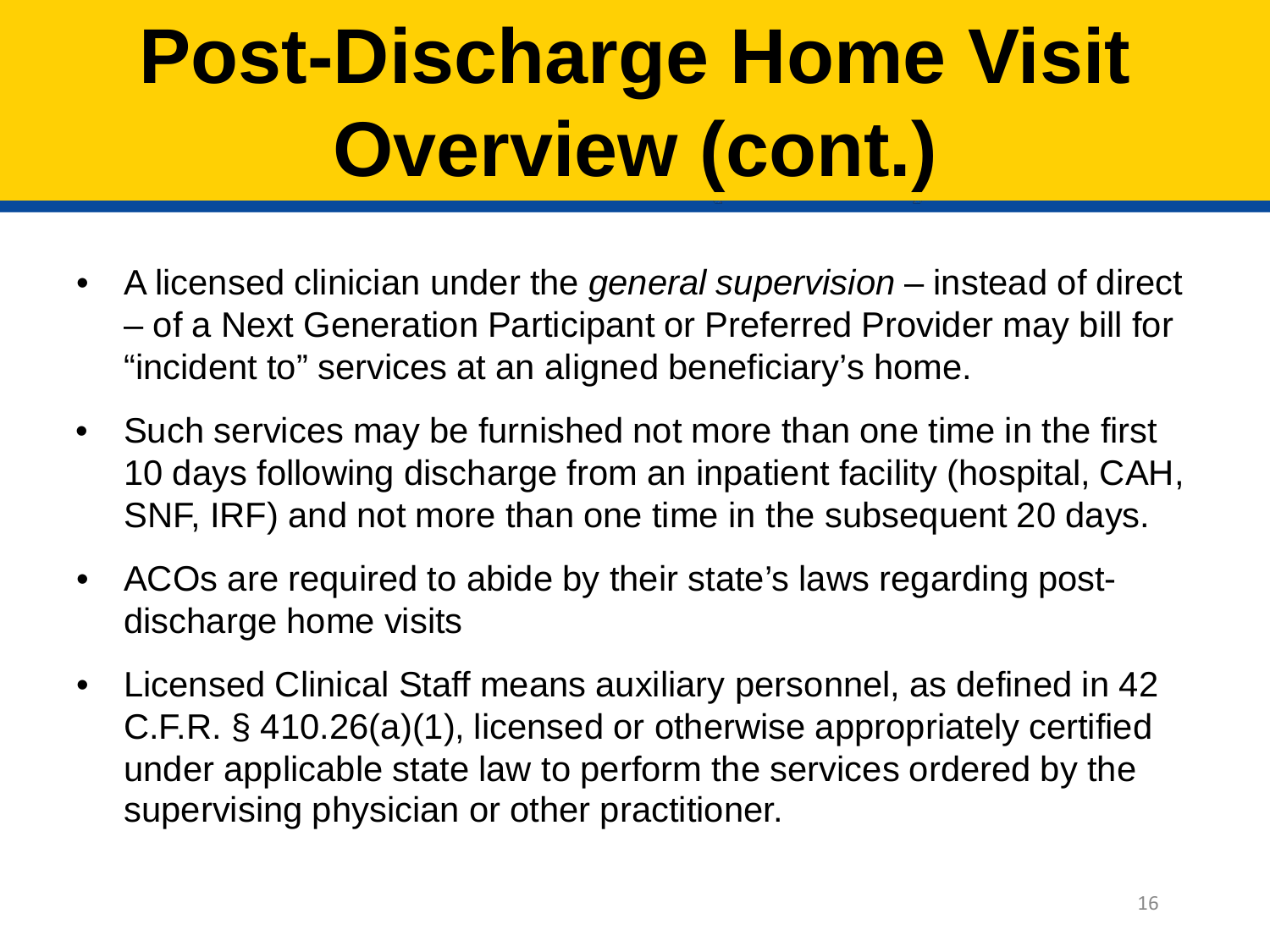## **Levels of Supervision**

#### **42 CFR** § **410.32(b)(3)**

- – **(i)** *General supervision* means the procedure is furnished under the physician's overall direction and control, but the physician's presence is not required during the performance of the procedure. Under general supervision, the training of the nonphysician personnel who actually perform the diagnostic procedure and the maintenance of the necessary equipment and supplies are the continuing responsibility of the physician.
- – **(ii)** *Direct supervision* in the office setting means the physician must be present in the office suite and immediately available to furnish assistance and direction throughout the performance of the procedure. It does not mean that the physician must be present in the room when the procedure is performed.
- – **(iii)** *Personal supervision* means a physician must be in attendance in the room during the performance of the procedure.
- This provision is not generally applicable to home visits; however, for purposes of this payment waiver, CMS intends to use the same definition of "general supervision" as outlined in this provision.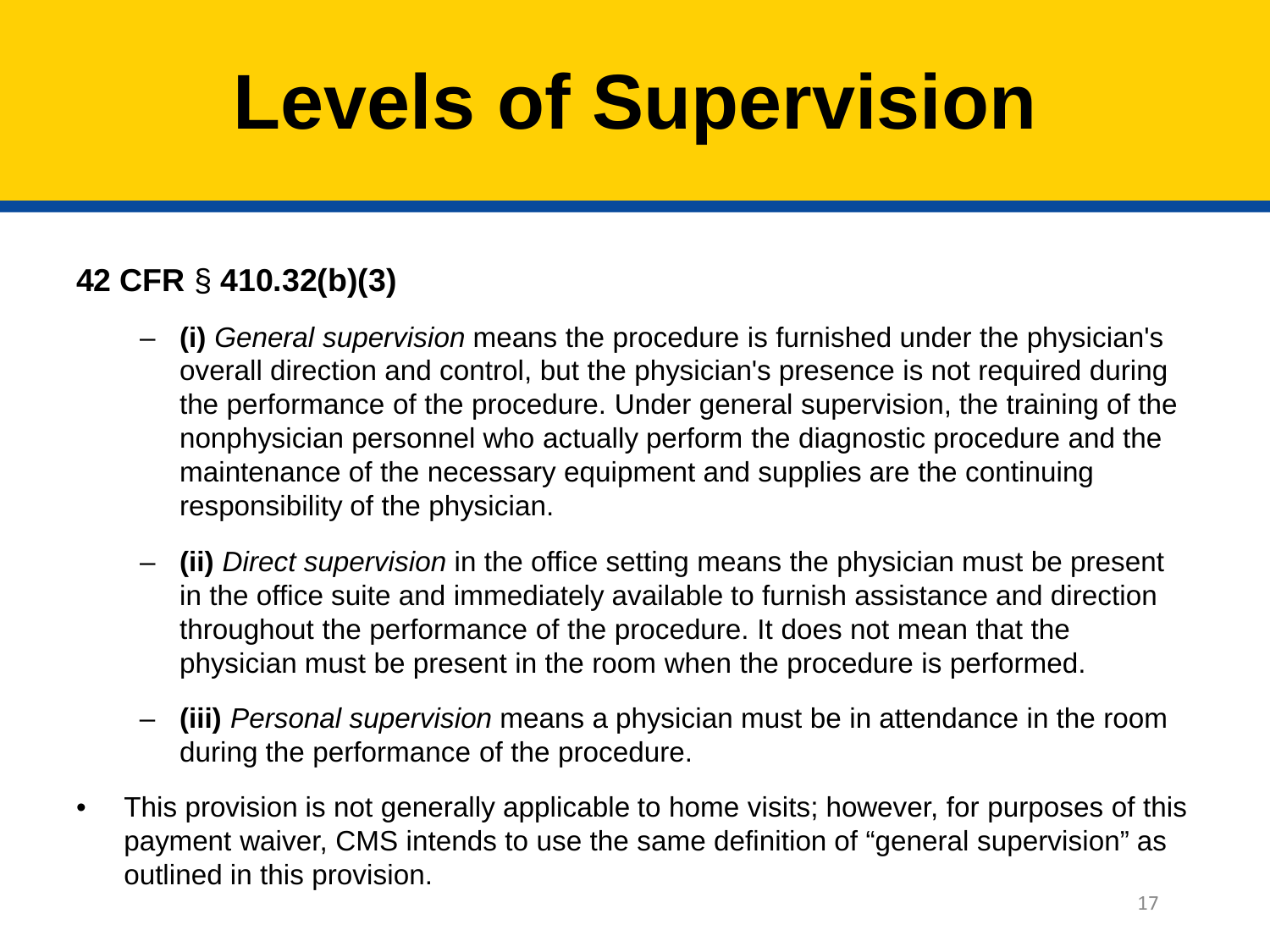## **Post-Discharge Home Visit Requirements**

- A licensed clinician under the general supervision of a physician may bill for home visits to beneficiaries under the following circumstances:
	- for home health services. The services are furnished in the beneficiary's home or – The services are furnished to an ACO-aligned beneficiary who does not qualify place of residence during the period after discharge from an inpatient facility.
	- of a physician (or other practitioner), regardless of whether the individual is an – The services are furnished by licensed clinical staff under the *general supervision*  employee, leased employee, or independent contractor of the physician (or other practitioner), or of the same entity that employs or contracts with the physician (or other practitioner).
	- The billing provider is an ACO Participant or Preferred Provider.
	- – The services are furnished by a clinician licensed to perform the supervising provider-ordered services under applicable state law and billed by the provider in accordance with CMS standards.
	- The services are furnished in accordance with all other Medicare coverage and payment criteria.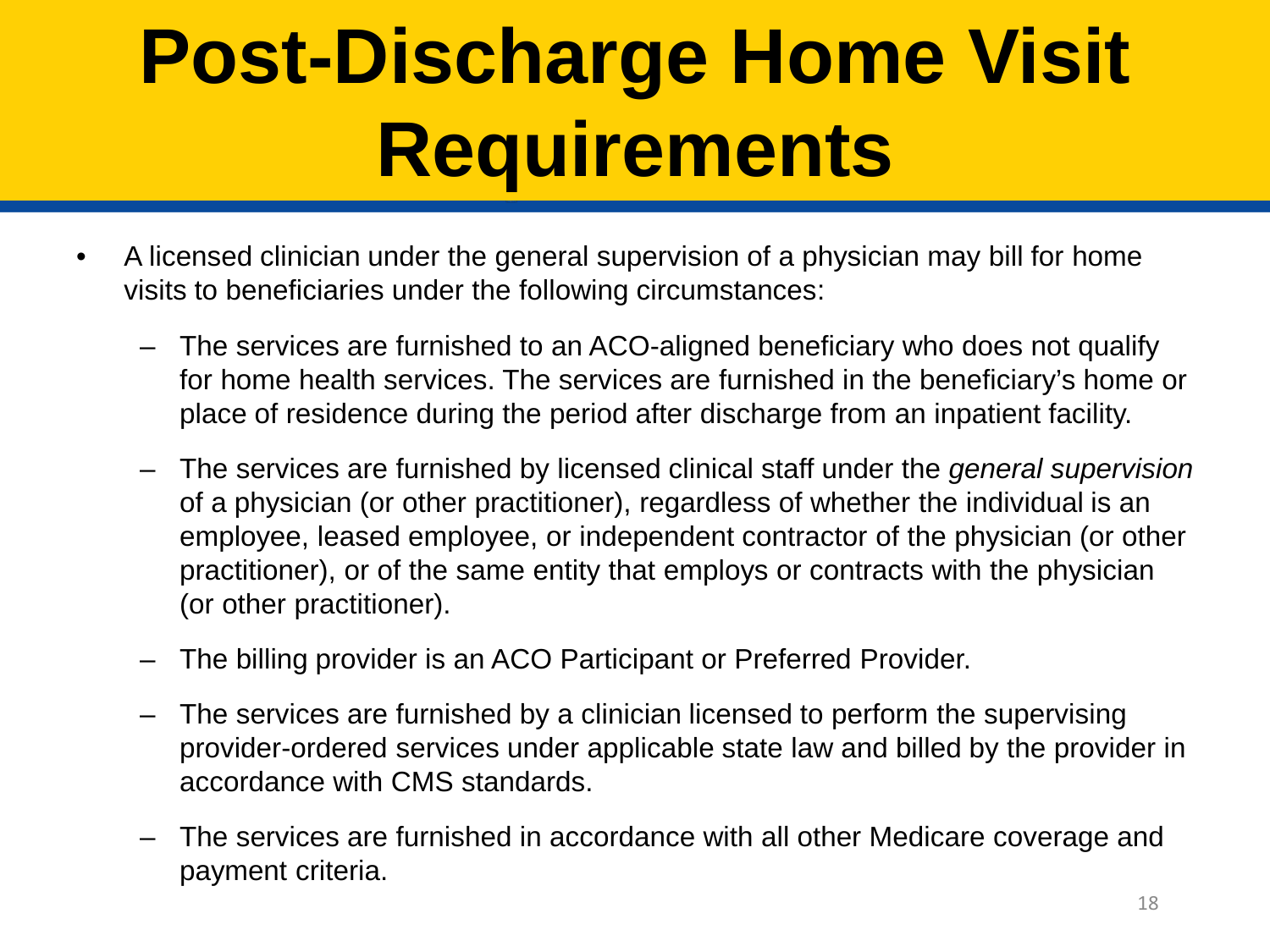## **Post-Discharge Home Visits: When & How**

#### **When will this apply?**

 discharge home visit indicator and is caring for an NGACO • When a Participant or Preferred Provider has the postaligned beneficiary

#### **How do you bill for this service?**

- The claim must contain one of the following E/M HCPCS codes:
	- – 99324-99337
	- – 99339-99340
	- – 99341-99350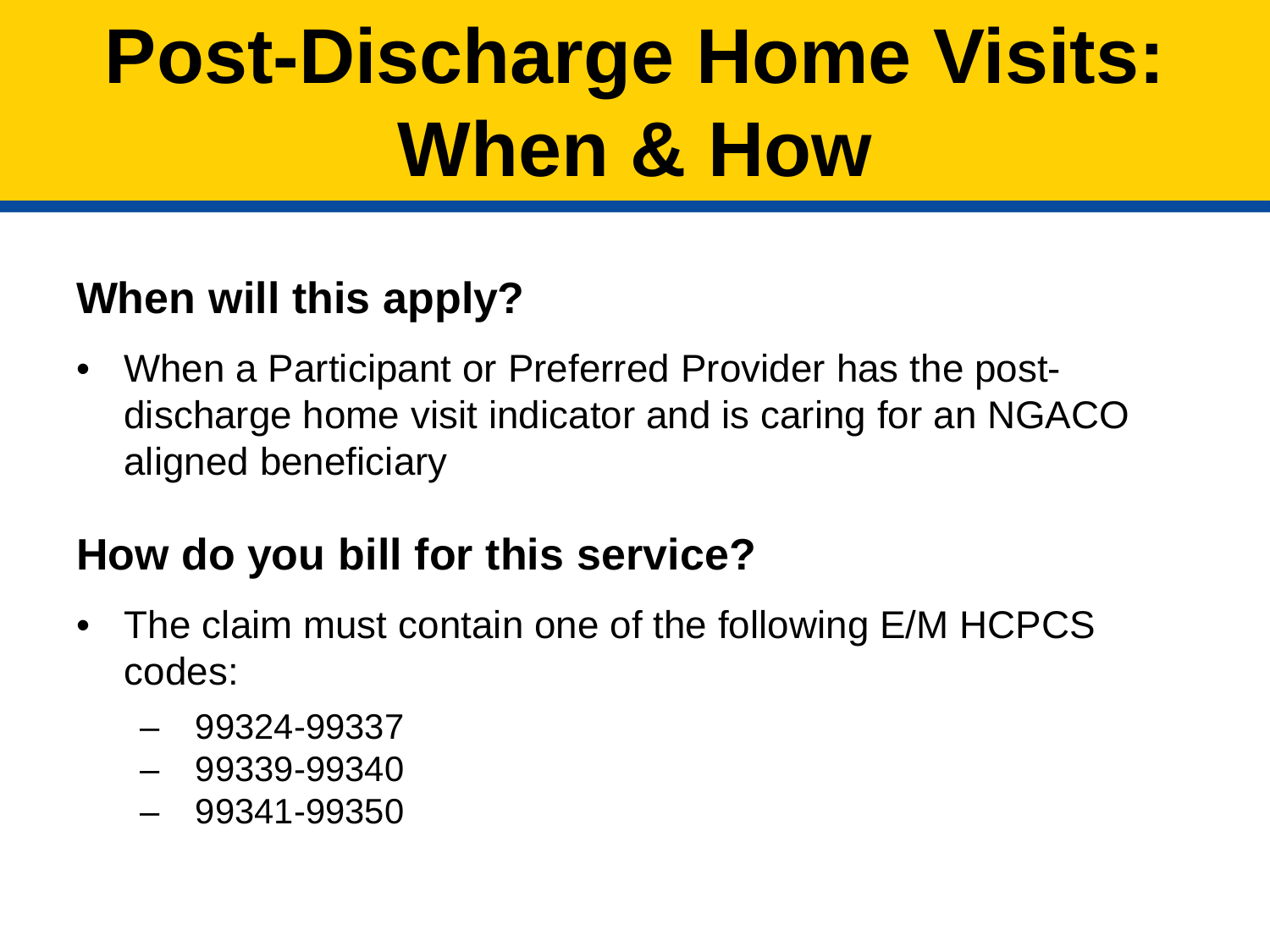#### **Resources**

 General information about evaluation and management services is available as follows:

- – "1995 Documentation Guidelines for Evaluation and Management Services"
	- https://www.cms.gov/outreach-and-education/medicare-learningnetwork-mln/mlnedwebguide/downloads/95docguidelines.pdf
- – "1997 Documentation Guidelines for Evaluation and Management Services"

https://www.cms.gov/outreach-and-education/medicare-learningnetwork-mln/mlnedwebguide/downloads/97docguidelines.pdf

- Claims Processing Manual" (Pub. 100-04) – "Medicare Benefit Policy Manual" (Pub. 100-02) and the "Medicare https://www.cms.gov/Regulations-and-Guidance/Guidance/Manuals/Internet-Only-Manuals-IOMs.html
- – International Classification of Diseases, 10th Revision (ICD-10) https://www.cms.gov/Medicare/Coding/ICD10/2016-ICD-10-CMand-GEMs.html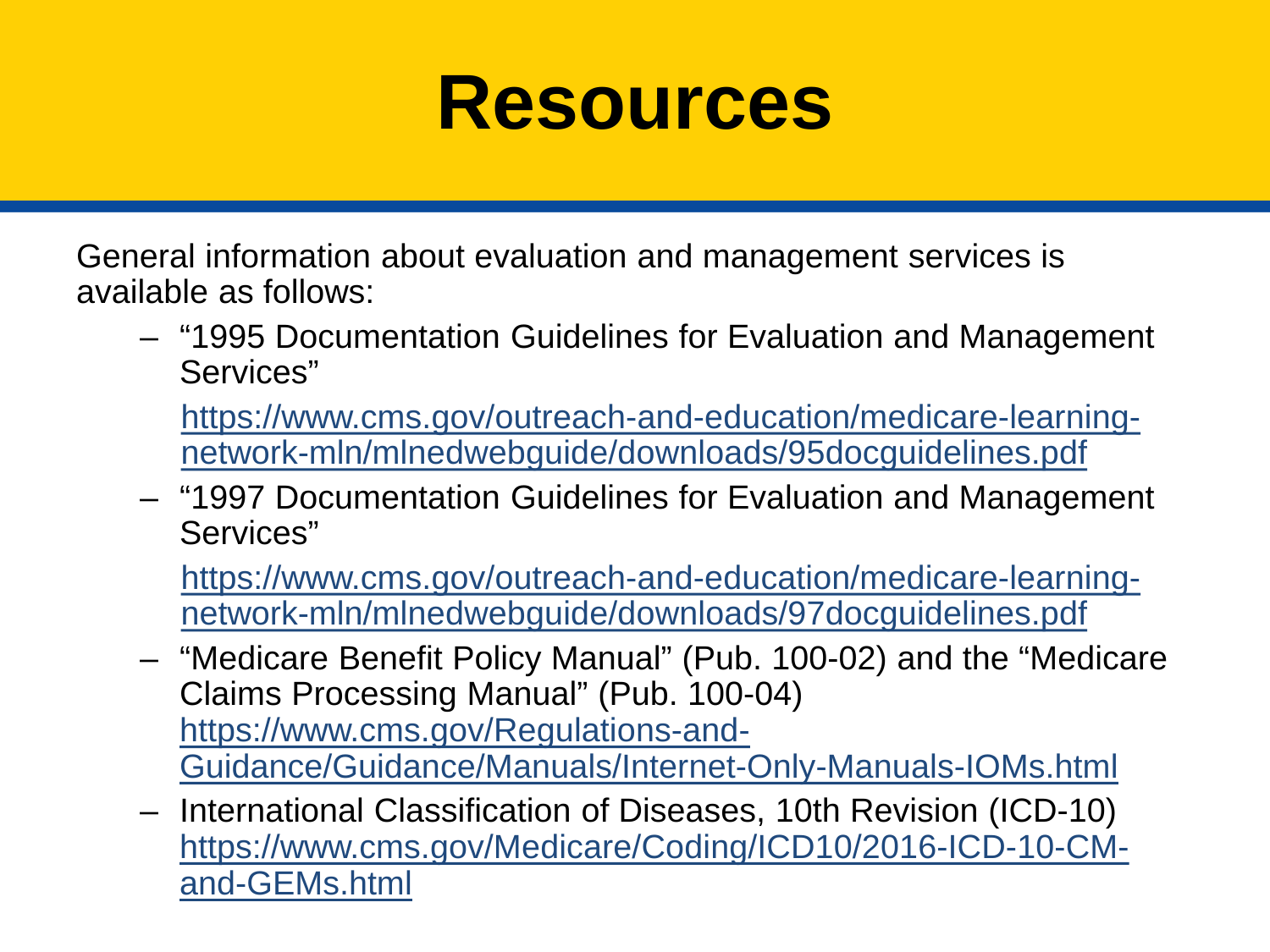## **Beneficiary Coordinated Care Reward**

- Each Next Generation Beneficiary automatically eligible.
- • \$25 reward earned if the Beneficiary received an Annual Wellness Visit from a Next Generation Participant and Preferred Provider in the Performance Year (PY).
- Payment made directly to beneficiaries from CMS.
- No contribution or recoupment from ACOs.